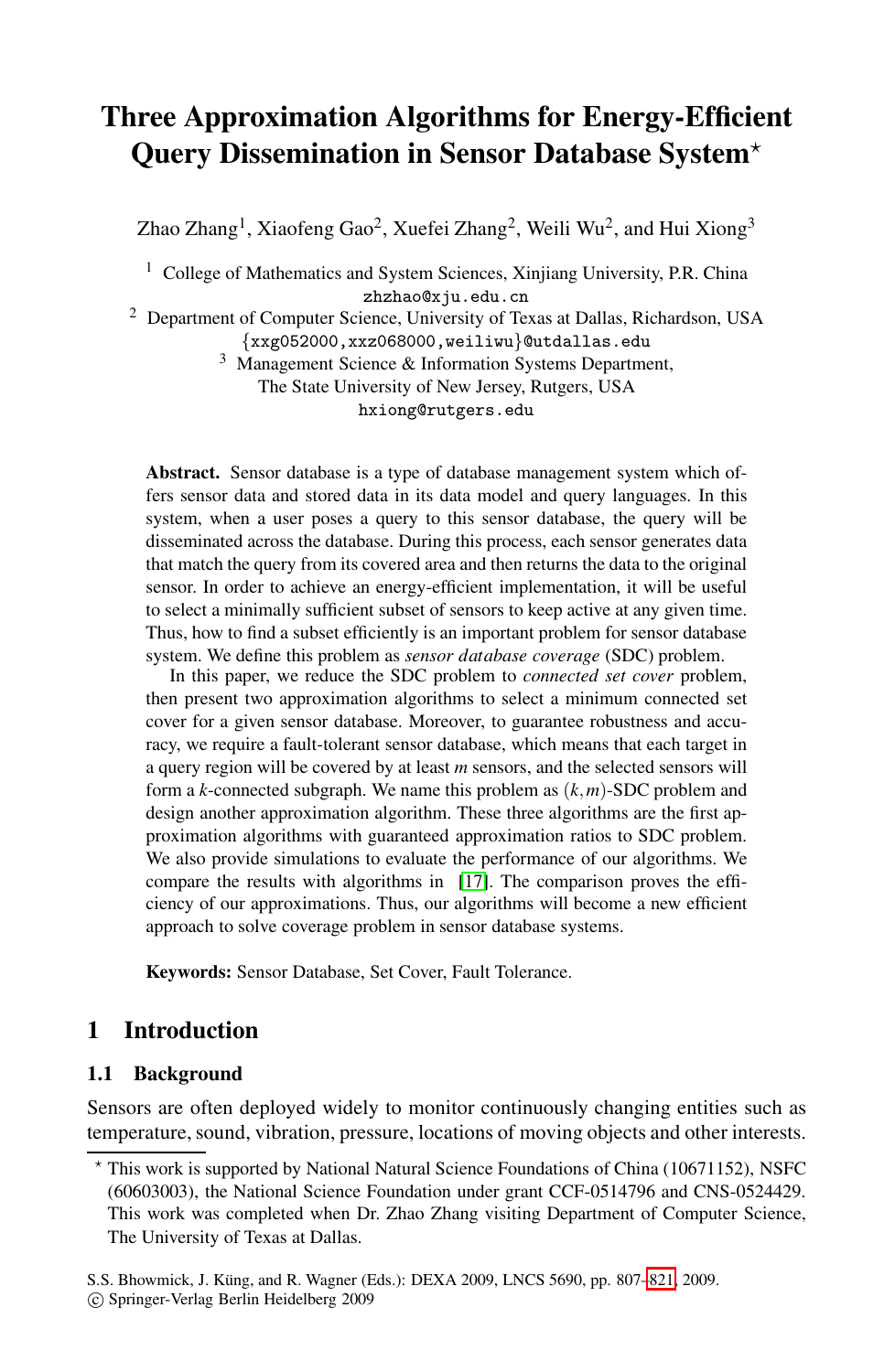The sensor readings are reported to a centralized database system, and are subsequently used to answer qu[eri](#page-13-0)[es](#page-13-1)[. M](#page-14-1)odern sensors not only respond to physical signals to produce data, but also embed computing and communication capabilities. They are able to store and process their productions locally, and transfer data through database system. Examples of monitoring applications include supervising items in a factory warehouse, gathering information in a disaster area, or organizing vehicle traffic in a large city [4]. These applications involve a combination of stored data, and we name them as *sensor databases* [2].

Sensor datab[ase](#page-13-0) system is a newly developed DBMS in recent years, which has been discussed in many literatures such as [2, 3, 21]. In a sensor database, users can issue database queries to one or more nodes in this database. Such process is called *sensor query*, which can also be defined as an acyclic graph of relational and sequence operators [2]. For instance, in a sensor database to measure temperature at regular interval, a typical sensor query can be shown like "*Return repeatedly the abnormal temperatures measure[d b](#page-13-2)y all sensors*" or "*Every five minutes retrieve the maximum temperature measured over the last five minutes*" [2].

Sensor queries are long-running queries. During the span of a long-running query, relations and sensor sequences might be updated. The inputs of a relational operator are base sequences or the output of another sequence. We define *R* as a relation of a sensor database, and *S* as a sensor sequence. An update to *R* can be an insert, a delete, or modifications of record in *R*. An update to *S* is the insertion of a new record associated to a position greater than or equal to all undefined positions in *S*. There is a centralized realizations of a sensor database [6], where all data from each node in the sensor database is sent to a designated node within the database.

When a user (or an application) poses a query to the sensor database, the query is disseminated across the database. In response to this query, each node generates data that match this query, and transmits matching data to the original sensor. Each sensor can only generate data from its own covered area. As data routed through the database, intermediate sensors might apply one or more database operators. Then users can simply query this database. Such r[equi](#page-14-2)rement means that users can get the result by querying at any sensor in the system. However, such process is impractical in the sensor database if every sensor ca[n im](#page-13-3)plement queries, since it requires significant communication and too many energy. Due to battery limitations, we need a minimally sufficient subset of sensors which can cover the whole query region at any given time. Since we need to transmit the query data outside the sensor network, such subset should also be connected. We define this problem as *sensor database coverage*(SDC) problem.

By Observation, SDC problem can be reduced to a *connected set cover* problem, which is proved to be *NP*-hard in general graph [16]. This problem can also be used in distributed Internet measurement systems for distributed agents to periodically measure the Internet by a tool called *traceroute* [5]. In this paper, we propose two approximation algorithms to select minimum connected set cover for a given sensor database. Moreover, to guarantee robustness and accuracy, we require a fault-tolerant sensor database, which means that each target in a query region will be covered by at least *m* sensors, and the selected sensors will form a *k*-connected subgraph. Under such constraints, we design another approximation algorithm for  $(k,m)$ -SDC problem. To make the algorithm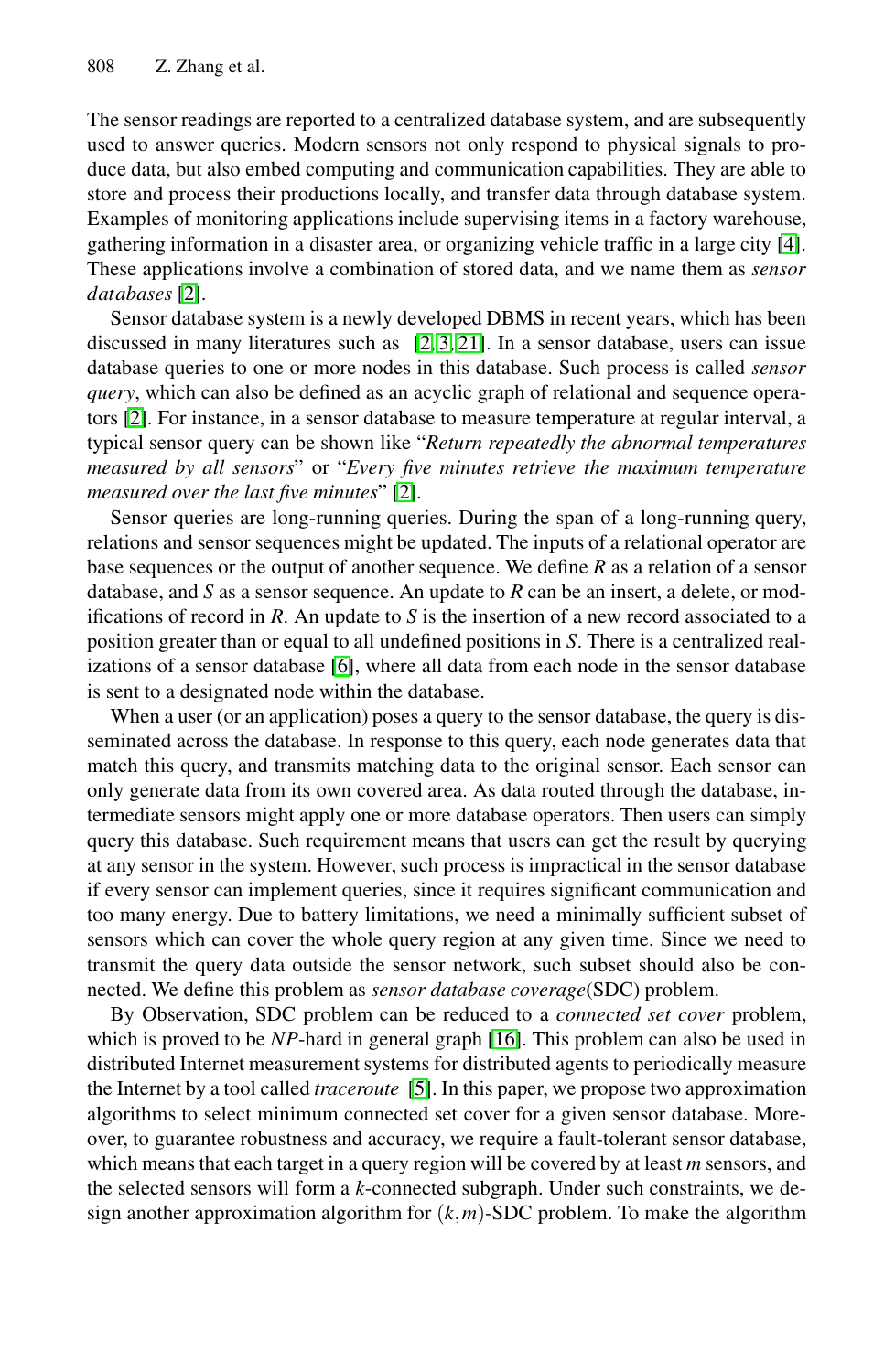practical, we set  $k = 2$  sp[ec](#page-13-0)ifically. Both of these algorithms are the first approximation algorithms with guaranteed approximation ratios in general sensor database systems. We also provide simulations to evaluate the performance of our algorithms. We compare the results with algorithms in [17]. The comparison proves the efficiency of our approximations.

### **1.2 Related Works**

The COUGAR project at Cornell University [2] is one of the first attempts to model a sensor database system. It focused on the interaction between the sequence data pro[du](#page-13-4)[ced](#page-14-0) [in s](#page-14-3)[ens](#page-14-4)[or](#page-14-5) [netw](#page-14-6)orks and stored data in backend relational databases. It extended both the SEQ [8] sequence data model and the relation[al d](#page-14-7)ata model by introducing new operat[ors](#page-13-5) [bet](#page-14-8)ween sequence data and relational data. In [3], R. Cheng and S. Prabhakar presented a framework that represents uncertainty of sensor data. They proposed a new kind of probabilistic queries called *Probabilistic Threshold Query*. Also, they studied techniques for evaluating queries under different details of uncertainty, and investigated the tradeoff between data unc[erta](#page-14-2)inty, answer accuracy and computation costs. Recently, A lot of techniques have been introduced to solve co[vera](#page-14-9)ge problems in sensor networks  $(e.g., [10, 11, 17, 18, 19, 20, 22])$ . One of the commonly used approach is reduce sensor coverage problem into connected dominating set (CDS) problem [26]. For *[k](#page-14-10)*-coverage problem, literatures [9, 27] etc. proposed several greedy algorithms, but did not regard connectivity properties. We can use these techniques to solve SDC problem.

In our paper, we use sensor database as our communication model, which is seldom discussed because of the complexity of problem requirements. Actually, it is well known that minimum set cover (SC) problem is *NP*-hard [16], and can not be approximated within a factor of  $(1 - \varepsilon) \ln n$  for any  $\varepsilon > 0$  unless  $NP \subseteq DTIME(n^{\log \log n})$  [15], where  $n = |V|$ . Since SC is a special case of connect set cover (CSC) (taking G to be a complete graph), CSC is also NP-hard and is not  $(1 – \varepsilon) \ln n$ -approximable. Furthermore, Shuai et.al. [23] showed that even when at most one vertex of the graph *G* has degree greater than two, the CSC problem is still non- $(1 - \varepsilon)$ ln*n*-approximable. In the case that the graph is a path, Shuai et.al. gave two polynomial-time algorithms. In the case that the graph has exactly one vertex of degree greater than two, they proposed a  $(1 + \ln n)$ -approximation algorithm. For the general case, there is no known approximation algorithm with gu[aran](#page-14-0)teed performance ratio.

### **1.3 Our Contribution**

In this paper, we provide three efficient approximation algorithms to solve the SDC problem and  $(k,m)$ -SDC problem for efficient query dissemination in sensor database systems. Those approximation algorithms are the first ones with approximation ratio analysis. We also provide simulations to evaluate the performance of our algorithms. We compare the results with algorithms in [17]. The comparison proves the efficiency of our approximations. The detailed technologies can be summarized as follows.

We first define a new generalization of the connected set cover (CSC) problem that is equivalent to the SDC problem, and give two approximation algorithms. Assume we have a set collection  $S = \{S_1, S_2, \dots, S_k\}$ . The goal of these two algorithms are finding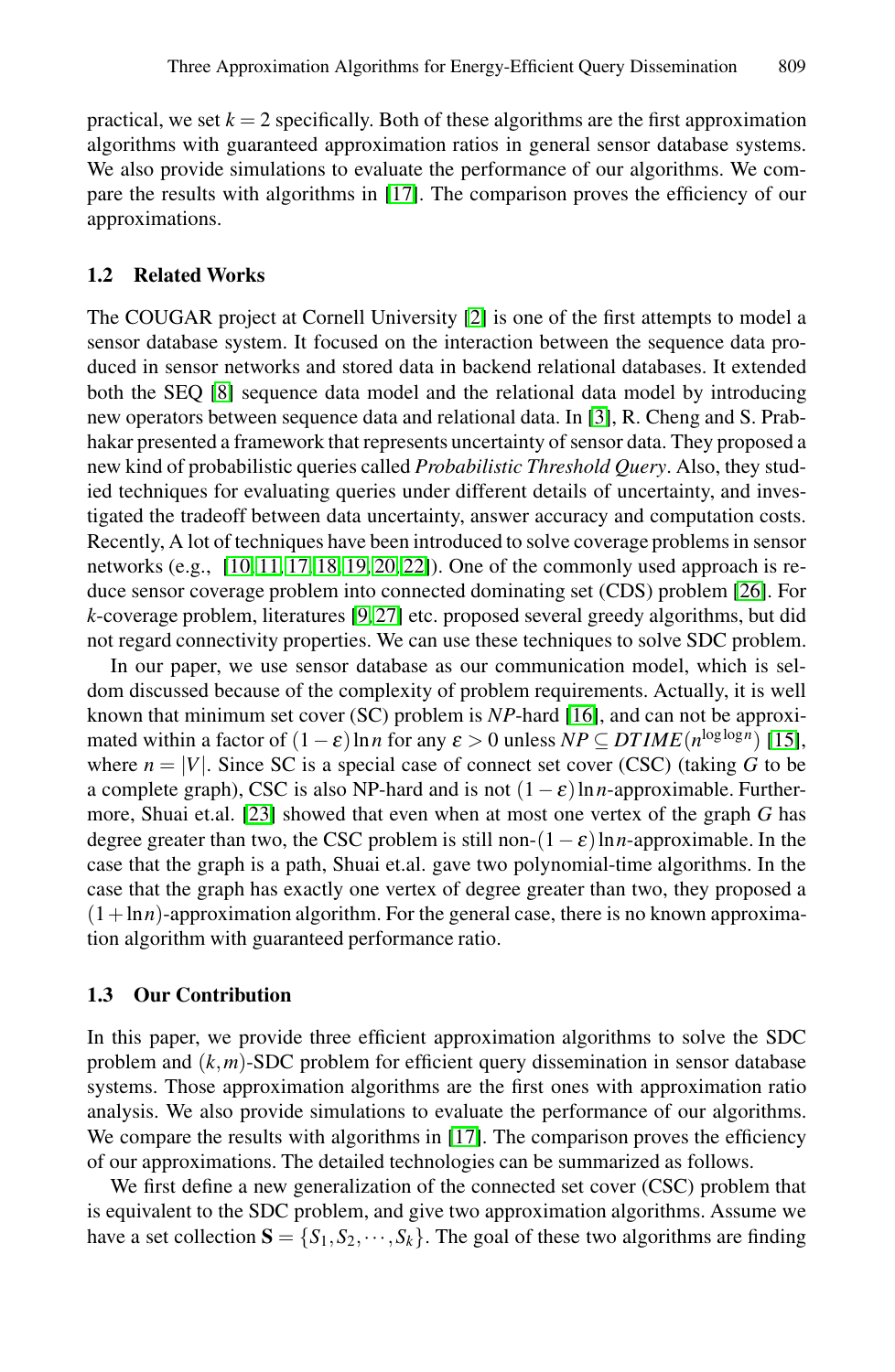a minimum size sub-collection  $\mathbf{R} \subseteq \mathbf{S}$ , such that all the target region is covered by  $\mathbf{R}$ , and **R** is connected. The approximation ratio is highly depends on a parameter  $D_c(G)$ , which can be defined as follows.

For any two sets  $S_i, S_j \in \mathbf{S}$ ,  $dist_G(S_i, S_j)$  is the length of a minimum  $(S_i, S_j)$ -path in *G*, where length refers to the number of edges on this path. Two sets  $S_i, S_j \in \mathbf{S}$  are said to be *cover-adjacent* if  $S_i \cap S_j \neq \emptyset$ . Define  $D_c(G) = \max\{dist_G(S_i, S_j) \mid S_i, S_j \in$ **S** and  $S_i$ ,  $S_j$  are cover-adjacent}.

The first algorithm is a two-step algorithm. It finds an SC using an  $\alpha$ -approximation algorithm, and then connects them with a Steiner Minimum Tree with Minimum Number of Steiner Points (SMT-MSP) using a β-approximation algorithm. The performance ratio of this algorithm is  $\alpha + \beta + \alpha \beta (D_c(G) - 1)$ . The second algorithm uses a greedy strategy, and the performance ratio is  $1 + D_c(G) \cdot H(\gamma - 1)$ , where *H* is the harmonic function, and  $\gamma = \max\{|S| | S \in S\}$ . In many cases,  $D_c = 1$ . For example, if two reserves containing a same species are regarded to be adjacent, then  $D_c = 1$ . In such cases, the two algorithms given in this paper has performance ratio  $\alpha + \beta$  and  $1 + H(\gamma - 1)$ respectively.

Then, we consider the  $(k,m)$ -SDC problem. For a SDC **R**, if the subgraph of *G* induced by **R** is *k*-connected, and every element of V is covered by at least *m* sets of **R**, then **R** is a (*k*,*m*)*-connected set cover* ((*k*,*m*)-CSC for short). It is obvious that  $(k,m)$ -CSC problem is equivalent to  $(k,m)$ -SDC problem. If a reserve system takes the form of a (*k*,*m*)-SDC, then every species is represented at at least *m* reserves, and the connection among the reserves is m[ore f](#page-14-0)ault tolerant in face of disasters.

Specifically, in this paper, we present a greedy algorithm for the minimum  $(2,m)$ -SDC problem, using a parameter *PD*(*G*). Given three vertices *u*,*v*,*w* in a graph *G*, define the *pair distance between u and*  $\{v, w\}$ , denoted by  $dist(u; v, w)$ , to be the shortest length of a pair of disjoint  $(u, v)$ -path and  $(u, w)$ -path. In another word, it is the length of a shortest  $(v, w)$ -path through vert[ex](#page-3-0) *u*. The *pair diameter* of a graph *G* is  $PD(G)$ =  $min{dist(u,v,w)}$  $min{dist(u,v,w)}$  $min{dist(u,v,w)}$ , where *u*, *v*, *w* are three distinct vertices in  $V(G)$ . Our algorithm has performance ratio  $(PD(G)-1)(1+H(\gamma-1)).$ 

Then, we compared our algorithms to algorithms in [17] in [se](#page-8-0)veral scenarios. We change the number of sensors in da[tab](#page-10-0)ase and the radius of the sensors to exhibit the performance of our algo[rit](#page-13-6)hms. The result showed that our algorithms are much better than these naive algorithms. The sizes of solutions we obtained are much closer to the corresponding optimum solutions.

<span id="page-3-0"></span>The rest of this paper is organized as follows: Section 2 illuminates some basic concepts which may used in algorithm description and performance analysis. Section 3 presents the idea and detailed steps of our approximations for SDC problem. Section 4 provides a greedy algorithm to solve (*k*,*m*)-SDC problem. Proofs and performance analysis are also included in these two sections. Section 5 compares our performance with various previous works. Finally, Section 6 gives a brief conclusion of our work.

### **2 Preliminaries**

We consider our communication model under general graphs, which can reflect any type of sensor database in practice, bringing benefits and efficiency to real-life applications.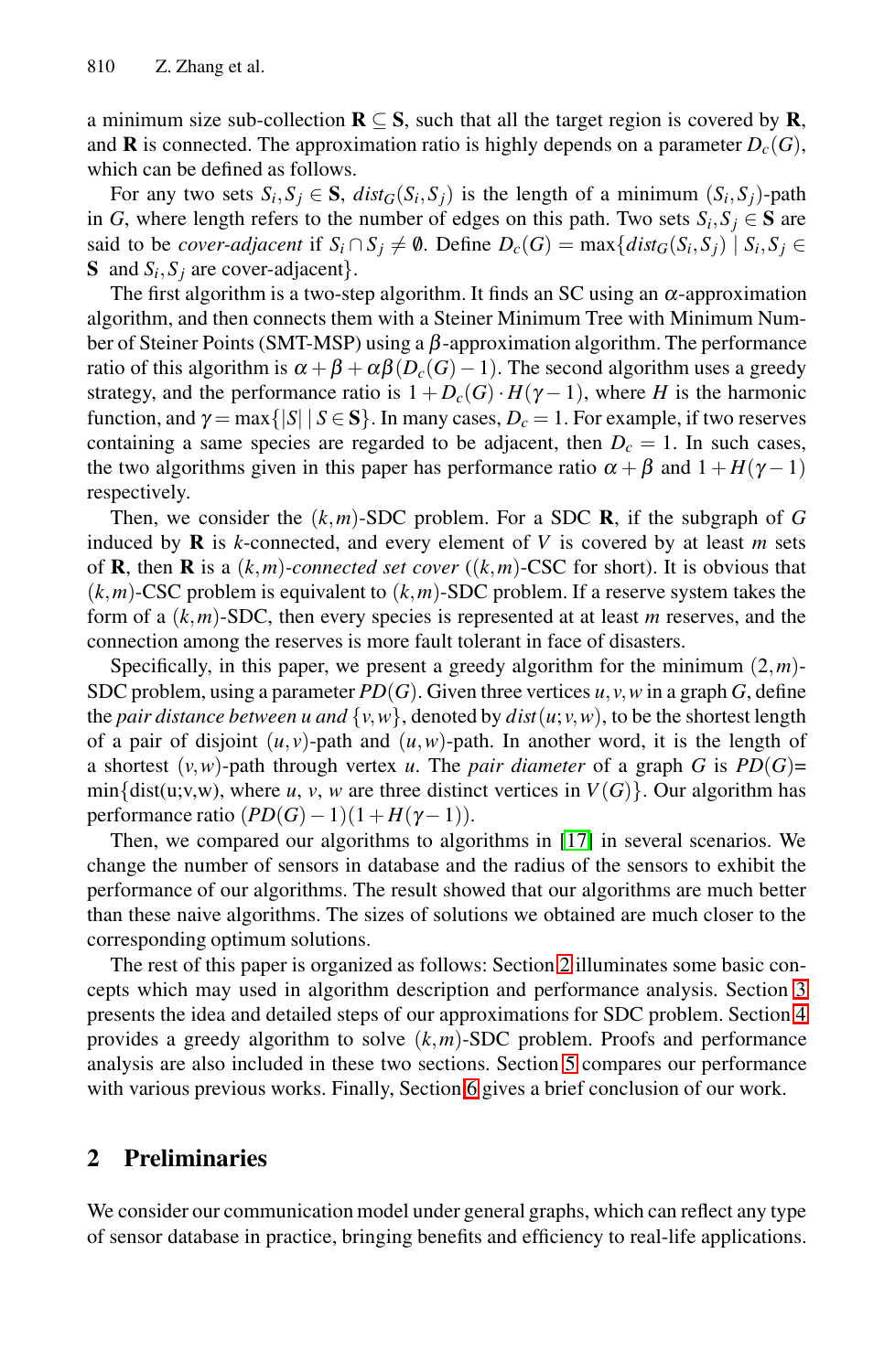Actually, we do not need to consider specific geometrical characteristics, since they are too strict to what dimension the models are built, and based on Euclidean formula (e.g., some of the rules are suitable in 2-dimensional space, but incorrect in 3-dimensional space). Therefore, our algorithm can be implemented in a wide range of environments. The following are basic definitions that we need to use in our algorithm descriptions.

**Definition 1 (Query Region).** *Query Region is the area of the entire sensor database that the end user (or an application) wants to issue a query.*

**Definition 2 (Sensor Covering a Point).** *A sensor in a sensor database system S is said to cover a point p, if the distance*  $d(p, S)$  *between p and S is less than R<sub>S</sub>, which is the sensing radius of the sensor (Here we assume that each sensor has the same RS).*

**Definition 3 (Sensor Database Coverage (SDC)).** *Given a sensor database system with sensor set* **S***, where*  $S = \{S_1, ..., S_k\}$ *. We need to find a minimum subset* **R** *of* **S** *to cover all the query region, such that the subgraph induced by* **R** *is connected.*

**Definition 4 (Set Cover (SC)).** *Let V be a set of elements, and* **S** *be a family of subsets of V such that*  $\bigcup_{S \in \mathbf{S}} S = V$ . A set cover (SC) with respect to  $(V, \mathbf{S})$  *is a sub-family* **R** *of* **S** *such that every element*  $v \in V$  *is in some set*  $S \in \mathbf{R}$ *. We say that* S *covers v.* 

**Definition 5 (Connected Set Cover (CSC)).** *Let G be a connected graph on vertex set* **S***. A* connected set cover with respect to (*V*,**S**,*G*) *(abbreviated as CSC) is a set cover* **R** *with respect to* (*V*,**S**) *such that the subgraph of G induced by* **R** *is connected.*

**Definition 6 (**(*k*,*m*)**-CSC).** *A* (*k*,*m*)*-CSC is a set cover* **R** *with respect to* (*V*,**S**) *such that the subgraph of G induced by* **R** *is k-connected, and every element of V is covered by at least m set[s o](#page-5-1)f* **R***, then* **R** *is a* ( $k,m$ )-connected set cover  $((k,m)$ -CSC for short).

Note that we use terminology 'set' and 'vertex' interchangeably when talking about elements in **S**. Because the sensor database coverage problem is indeed a generalization of the connected set cover problem.

Now let us discuss how to reduce SDC problem to CSC problem (so that (*k*,*m*)- SDC is equivalent to  $(k,m)$ -CSC). SDC problem is considering cover a whole region, while CSC problem is considering cover a set of targets. Thus, we need to reduce region coverage into target coverage. Figure 1 is an example to illustrate this reduction.

The square in Fig. 1 is the potential region for sensoring. For each point in this area, let *A* denote the set of sensors that can cover this point. Partition the area into different parts, each with different sensor coverage set. As a consequence, area coverage problem can be reduced to target coverage problem when we consider each part as a target. This problem can further reduced to a set cover problem. Consider each small division as a target and mark it with a number from 1 to 14, and then insert covered targets into each set of sensors. Say,  $S_1 = \{7, 9, 11, 12, 13, 14\}$ ,  $S_2 = \{6, 9, 13\}$ ,  $S_3 = \{3, 6, 7, 8, 10, 13, 14\}$ ,  $S_4 = \{3, 4, 5\}$ ,  $S_5 = \{2, 1, 3, 4, 8, 12, 14\}$  and  $S_6 = \{2\}$ . The coverage problem can be reduced to the problem of finding a minimum set cover from *S<sub>i</sub>* to cover  $T = \{1, \dots, 14\}$ .

Next, we will introduce our approximation algorithm for SDC problem in the next section now.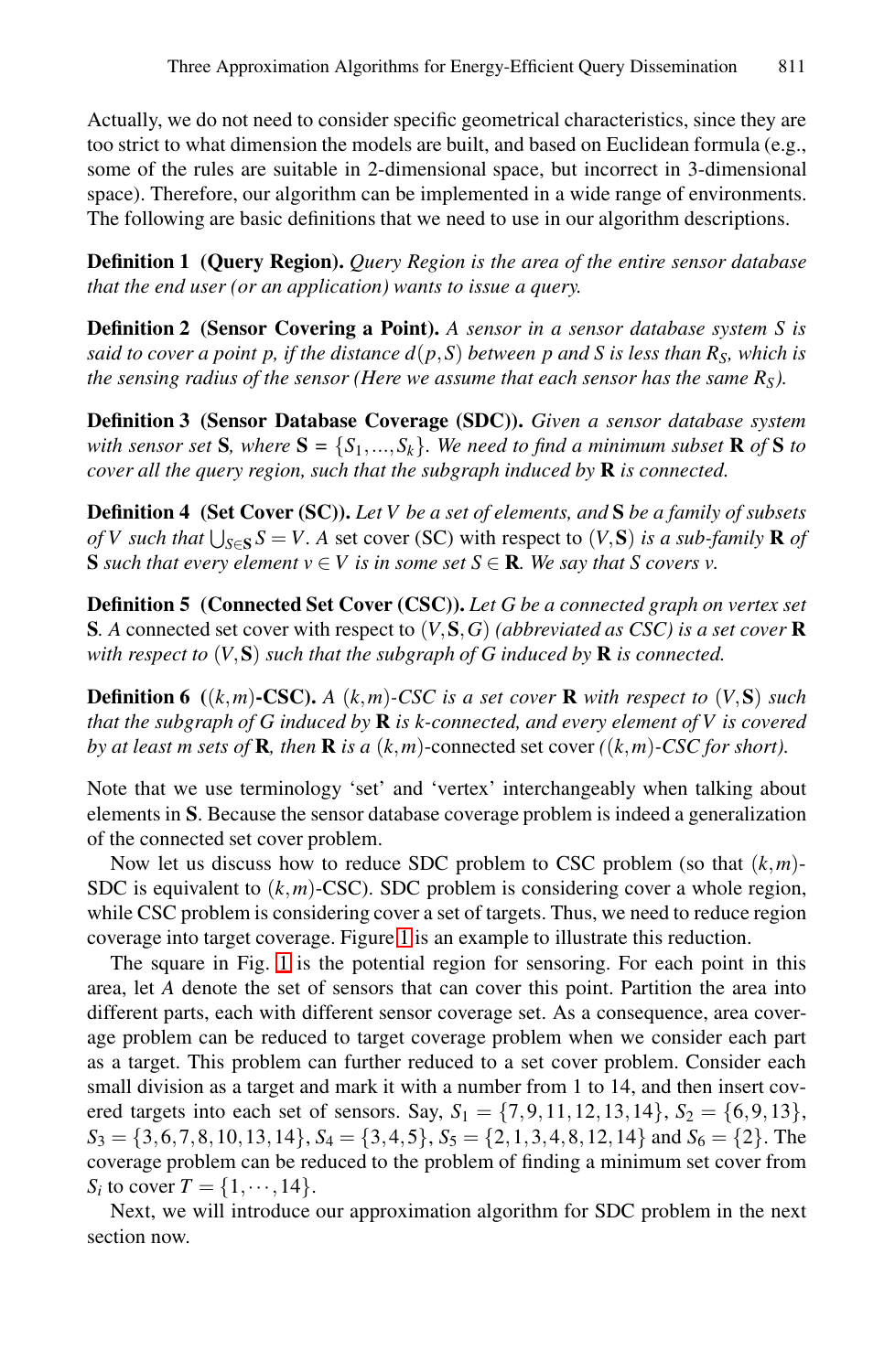

<span id="page-5-1"></span>**Fig. 1.** An example to reduce region coverage to target coverage

## <span id="page-5-0"></span>**3 Algorithm for SDC Problem**

In this section, we will firstly exhibit a two-step SDC algorithm, and then give a modified greedy algorithm to deal with more general cases. In the next section, we will show algorithm to solve a special  $(k,m)$ -SDC problem where  $k = 2$ . Performance analysis and theory proofs are provided immediately after algorithm descriptions.

### **3.1 Two-Step SDC Algorithm**

Firstly, let us depict the two-step algorithm as follows.

### **Algorithm 1. (Two-Step SDC)**

**Input:** (*V*,**S**,*G*); an algorithm **A** computing a minimum set cover; an algorithm **B** computing a Steiner tree with minimum number of Steiner points.

**Output:** A connected set cover **R**.

- 1: Use **A** to compute a set cover  $\mathbf{R}_1$  with respect to  $(V, \mathbf{S})$ .
- 2: Use **B** to compute a Steiner tree *T* in *G* with terminal set **R**1. and Steiner points **R**2.
- 3: Output  $\mathbf{R} = \mathbf{R}_1 \cup \mathbf{R}_2$ .

**Theorem 1.** *Suppose the approximation ratio of* **A** *and* **B** *are*  $\alpha$  *and*  $\beta$  *respectively. Then the approximation ratio for Two-Step SDC is*  $\alpha + \beta + \alpha\beta(D_c - 1)$ *.* 

*Proof.* Let **R**<sup>∗</sup> be an optimal solution to SDC, and **R**<sup>∗</sup> <sup>2</sup> be a Steiner tree of *G* connecting terminal set  $\mathbf{R}_1$  with minimum number of Steiner points. Since  $\mathbf{R}^*$  is also a set cover with respect to  $(V, S)$ , we have

$$
|\mathbf{R}_1| \le \alpha |\mathbf{R}^*|.\tag{1}
$$

Let *S* be a set in  $\mathbf{R}_1$ . Suppose *v* is an element of *V* covered by *S*, and *S*<sup>\*</sup> is a set in  $\mathbf{R}^*$ covering *v*. Then *S*, *S*<sup>\*</sup> are cover-adjacent, and thus  $dist_G(S, S^*) \le D_c$ . By adding at most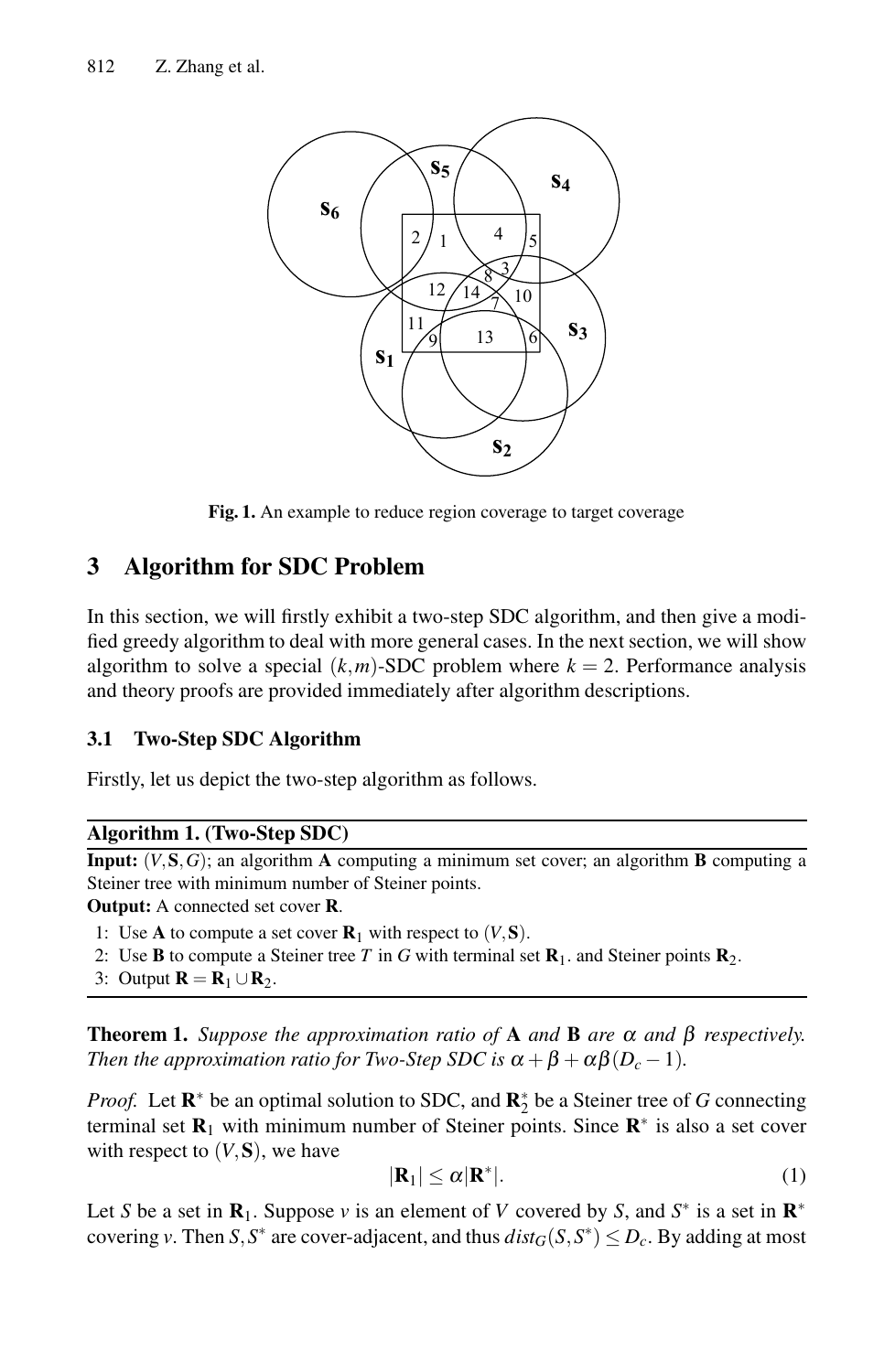$D_c - 1$  vertices of *G* connects *S* to *S*<sup>∗</sup>. It follows that by adding at most  $(D_c - 1)|\mathbf{R}_1|$ vertices, all sets in  $\mathbf{R}_1$  are connected to  $\mathbf{R}^*$ . Since  $G[\mathbf{R}^*]$  is connected, we have

$$
|\mathbf{R}_2^*| \le |\mathbf{R}^*| + (D_c - 1)|\mathbf{R}_1|.
$$
 (2)

Combining inequalities (1) and (2) with  $|\mathbf{R}_2| \leq \beta |\mathbf{R}_2^*|$ , the approximation ratio follows.

In the Relay Node Problem, if  $R \geq 2r$ , then  $D_c = 1$  and thus the approximation ratio is  $\alpha + \beta$ .

### **3.2 Best Candidate Path Algorithm (BCP) for SDC Problem**

Now let us introduce the best candidate path algorithm (BCP) for SDC problem with better performance.

<span id="page-6-0"></span>**Definition 7 (Candidate Path).** *Let* **R** *records the sets which have been chosen and U records the set of elements of V which have been covered. For*  $\mathbf{R} \neq \emptyset$  and a set  $S \in \mathbf{S} \setminus \mathbf{R}$ , *an* **R***-S candidate path is a path in G such that its initial vertex is in* **R** *and its end vertex is S.*

For a shortest **R**-*S* candidate path  $P_S$ , it has exactly  $|P_S|$  vertices in  $S \setminus \mathbf{R}$ , where  $|P_S|$  is the number of edges in  $P_S$ . We use  $C(P_S)$  to denote the set of elements of  $V \setminus U$  which are covered by vertices on  $P_S$ . Define  $e(P_S) = \frac{|P_S|}{|C(P_S)|}$ . Then we have Algorithm 2.

|  |  |  |  | Algorithm 2. (BCP Algorithm) |  |
|--|--|--|--|------------------------------|--|
|--|--|--|--|------------------------------|--|

| <b>Input:</b> $(V, S, G)$ .                                                                                                                         |
|-----------------------------------------------------------------------------------------------------------------------------------------------------|
| <b>Output:</b> A connected set cover <b>R</b> .                                                                                                     |
| 1: Choose $S_1 \in \mathbf{S}$ such that $ S_1 $ is maximum. $\mathbf{R} = \{S_1\}, U = S_1$ .                                                      |
| 2: while $V \setminus U \neq \emptyset$ do                                                                                                          |
| For each $S \in \mathbf{S} \setminus \mathbf{R}$ which is cover-adjacent with a set in <b>R</b> , compute a shortest <b>R</b> -S path $P_S$ .<br>3: |
| Choose S such that $e(P_S)$ is minimum. Add all sets on $P_S$ except S into <b>R</b> , $U = U \cup C(P_S)$ .                                        |
| 4: end while                                                                                                                                        |
| 5: Output $\mathbf{R}$ .                                                                                                                            |
| Clearly, the output <b>R</b> of Algorithm 2 is a connected set cover for $(V, S, G)$ . Next, we                                                     |

[an](#page-6-0)alyze the approximation ratio.

**Theorem 2.** *The BCP Algorithm has approximation ratio*  $1 + D_c(G) \cdot H(\gamma - 1)$ *, where*  $\gamma = \max\{|S| \mid S \in \mathbf{S}\}\$ , and *H* is the harmonic function.

<span id="page-6-1"></span>*Proof.* Suppose  $S_i$  is the set chosen in the *i*<sup>th</sup> iteration ( $S_1$  is the initial set chosen in line 1). Let  $S_i$  be the set of sets added to **R** in the *i*<sup>th</sup> iteration (that is, the sets on  $P_{S_i}$  which is not already in **R**). Then  $\mathbf{R}_k = \bigcup_{i=1}^k \mathbf{S}_i$  is the set of sets chosen after the  $k^{th}$  iteration. Suppose Algorithm 2 runs  $\hat{K}$  rounds. Then  $\mathbf{R}_{\hat{K}}$  is the output of the algorithm. When *S<sub>i</sub>* is chosen, we assign each element  $v \in C(P_{S_i})$  a weight  $w(v) = e(P_{S_i})$  for  $i \ge 2$  and  $w(v) = 1/|S_1|$  for  $i = 1$ . Then each element  $v \in V$  is assigned a weight exactly once, and

$$
\sum_{v \in V} w(v) = \sum_{k=1}^{K} \sum_{v \in C(P_{S_k})} w(v) = \sum_{k=1}^{K} \sum_{v \in C(P_{S_k})} \frac{|P_{S_k}|}{|C(P_{S_k})|} = \sum_{k=1}^{K} |P_{S_k}| = |\mathbf{R}_K|.
$$
 (3)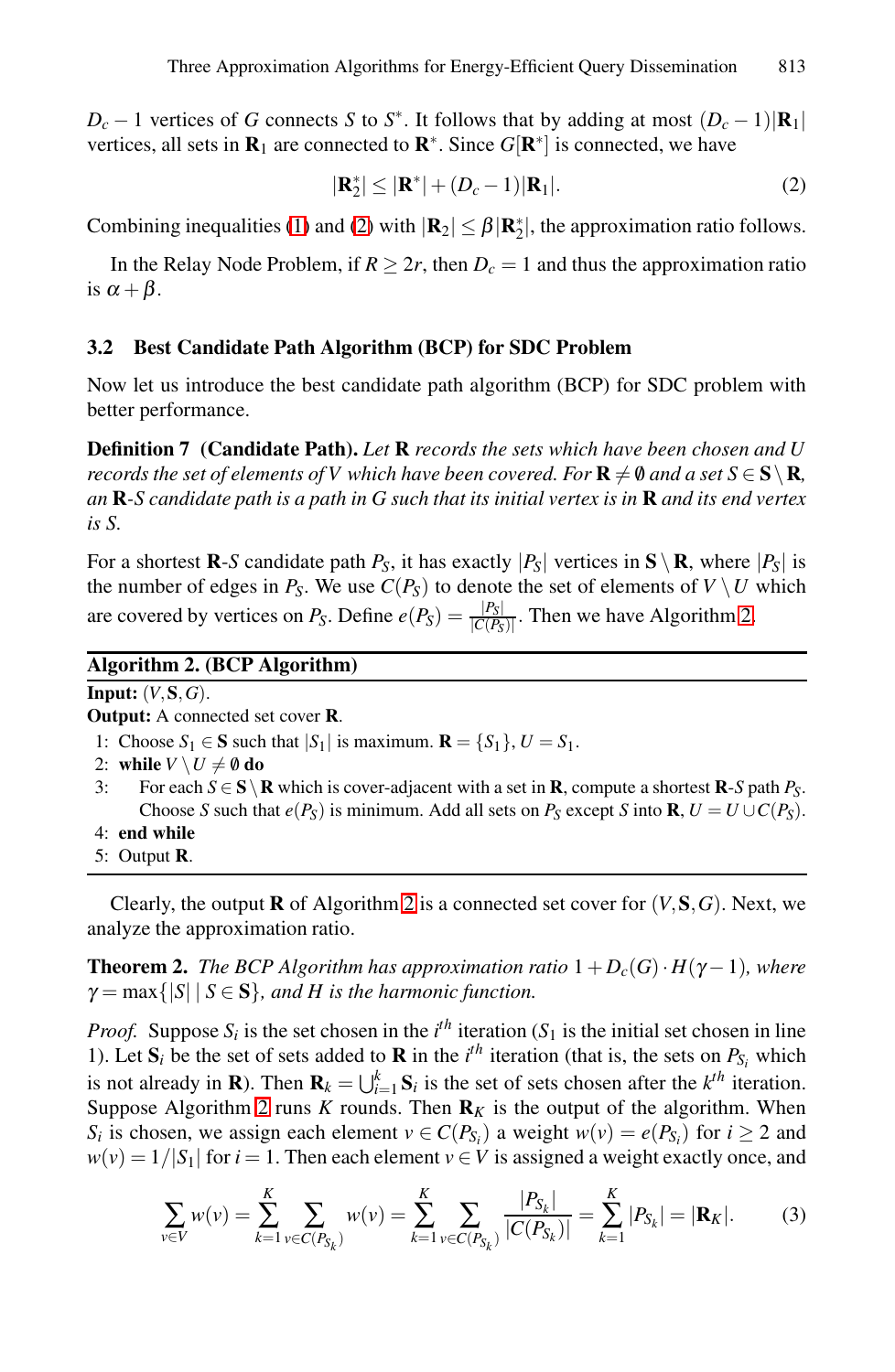<span id="page-7-3"></span><span id="page-7-2"></span>Suppose  $\mathbf{R}^* = \{S_1^*,...,S_{opt}^*\}$  is an optimal solution to the SDC problem. Set  $N_1 = S_1^*$ , and for  $i = 2, ..., k$ , set  $N_i = S_i^* \setminus (\bigcup_{j=1}^{i-1} N_j)$ . Since  $\mathbb{R}^*$  covers all elements of *V*, we see that  $N_1, \ldots, N_{opt}$  is a partition of *V*. It follows that

$$
\sum_{v \in V} w(v) = \sum_{k=1}^{opt} \sum_{v \in N_k} w(v).
$$
 (4)

<span id="page-7-0"></span>Next, we show that for each  $k \in \{1, ..., opt\}$ ,

$$
\sum_{v \in N_k} w(v) \le 1 + D_c(G) \cdot H(\gamma - 1). \tag{5}
$$

Let  $n_0 = |N_k|$ , and for  $i = 1, ..., k$  let  $n_i$  be the number of elements in  $N_k$  which are not covered after the *i*<sup>th</sup> iteration. For  $i = 1, ..., k$ , after the *i*<sup>th</sup> iteration,  $n_{i-1} - n_i$  elements of *Nk* are covered and each such an element is assigned a weight

$$
e(P_{S_i}) \le e(P_{S_k^*}) = \frac{|P_{S_k^*}|}{|C(P_{S_k^*})|} \le \frac{D_c(G)}{n_{i-1}} \text{ for } i \ge 2,
$$
 (6)

<span id="page-7-1"></span>and at most  $1/(n_0 - n_1)$  for  $i = 1$ . There are something to be explained about (6).

([a\)](#page-7-0) It is possible that  $n_{i-1} - n_i > 0$ . But only those *i*'s with  $n_{i-1} - n_i > 0$  works in the analysi[s.](#page-7-1)

(b) As a consequence of the above assumption,  $S_k^*$  is not c[hos](#page-7-0)en after the  $(i-1)$ <sup>th</sup> iteration since choosing  $S_k^*$  covers all the elements in  $N_k$ . Furthermore,  $n_0 - n_1 > 0$ implies that

$$
S_k^* \text{ is cover-adjacent with } S_1. \tag{7}
$$

Hence  $S_k^*$  is a candidate to be chosen as *S* in the *i*<sup>th</sup> iteration for  $i \ge 2$ . By the choice of *Si*, the first inequality of (6) holds.

(c) Also by observation (7), we have  $|P_{S_k^*}| \leq D_c(G)$ . Since choosing  $S_k^*$  could cover all the remaining elements in  $N_k$ , we have  $|C(P_{S_k^*})| \ge n_{i-1}$ . The second inequality in (6) holds.

[The](#page-6-1)[n b](#page-7-2)y a s[tan](#page-7-3)dard analysis as in dealing with set cover problem (see for example [14] §35.3), we have

$$
\sum_{v \in N_k} w(v) \le (n_0 - n_1) \frac{1}{n_0 - n_1} + D_c(G) \sum_{i=2}^{opt} \frac{n_{i-1} - n_i}{n_{i-1}}
$$
  
 
$$
\le 1 + D_c(G)(H(n_1) - H(n_{opt})).
$$

Inequality (5) follows from the observation that  $n_{opt} = 0$  and  $n_1 < n_0 = |N_k| \leq |S_k^*| \leq \gamma$ . Combining inequalities  $(3)$   $(4)$  and  $(5)$ , we have

$$
|\mathbf{R}| = \sum_{k=1}^{opt} \sum_{v \in N_k} w(v) \le (1 + D_c(G)H(\gamma - 1)) \cdot opt.
$$

The theorem is proved.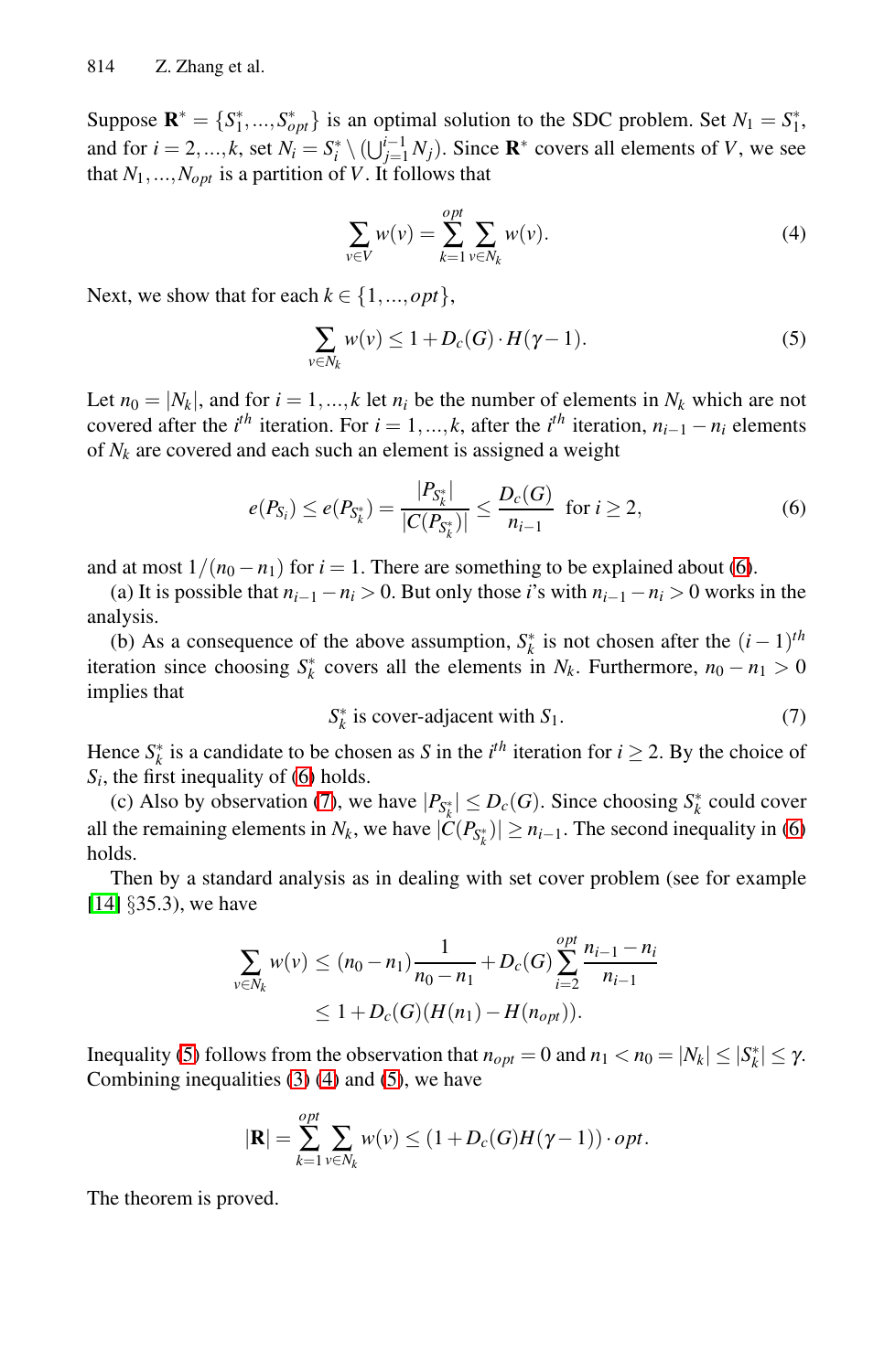### <span id="page-8-0"></span>**4 Best Efficiency Ear Algorithm (BEE) for** (2,*m*)**-SDC Problem**

In this section we provide another algorithm, best candidate ear algorithm (BEE) for  $(k,m)$ -SDC problem with fixed parameter  $k = 2$ . To compute a  $(2,m)$ -SDC, we make use of the *ear decomposition* of 2-connected graphs.

**Definition 8 (Ear).** *An* ear *of a graph G is a path P in G such that all internal vertices on P has degree two in G.*

An ear is *open* if its two ends are different, otherwise it is *closed*. A cycle is a closed ear. The ear decomposition theorem says that every 2-connected graph has an open ear *P* such that the graph obtained by deleting internal vertices of *P* from *G* is still 2 connected. In another word, a graph *G* is 2-connected if and only if *G* can be constructed in the following way: Starting from a cycle (that is a closed ear); Iteratively adding open ears to the graph.

The BEE Algorithm computes a (2,*m*)-SDC by greedy strategy. It starts from a 'most efficient' cycle, then iteratively adds 'most efficient' open ears to it until all the cover requirements are satisfied.

To compute the open ears, we use the concept of shortest  $(u, v)$ -cycle.

**Definition 9 (Shortest** (*u*,*v*)**-cycle).** *For two distinct vertices u*,*v in a graph G, a* shortest (*u*,*v*)-cycle *is a cycle in G through u and v such that the length of the cycle (that is, the number of edges in the cycle) is minimum.*

A shortest (*u*,*v*)-cycle can be computed by any algorithm finding *shortest pair of disjoint paths*. In fact, the union of a pair of disjoint  $(u, v)$ -paths is an  $(u, v)$ -cycle. There are many algorithms for shortest pair of disjoint paths pro[ble](#page-9-0)m, for example, [24].

For a subgraph *H* of *G*, a shortest open ear to *H* through a given vertex  $v \in V(G) \setminus V(G)$  $V(H)$  can be computed as follows: Add a new vertex *s* to *G* and connect *s* to every vertex in  $H$ ; Compute a shortest  $(v, s)$ -cycle in the extended graph; Then the path obtained by deleting *s* from this cycle is as required.

### **4.1 Algorithm Description**

Now let us give the detailed description of (2,*m*)-SDC algorithm in Algorithm 3.

In this algorithm, each element  $v \in V$  is assigned a label  $m(v)$  which records the remaining number of times element *v* is to be covered. Initially  $m(v) = m$  for all *v*. When  $m(v)$  decreases to zero, we say that the cover requirement on *v* is satisfied. The total number of remaining cover requirements is recorded by M. Initially  $M = m|V|$ . Set *U* is used to record the elements of *V* whose cover requirements has not been satisfied.

For an ear  $Q_S$  computed in the algorithm, we use  $c(Q_S)$  to denote the number of cover requirements satisfied by adding  $Q<sub>S</sub>$  to the currently constructed 2-connected subgraph. To speak it more concretely, for each element  $v \in U$ , let  $m'(v)$  be the number of sets in  $V(Q_S) \setminus \mathbf{R}$  which cover *v*, and set  $\widetilde{m}(v) = \min\{m'(v), m(v)\}\$ . Then  $\widetilde{m}(v)$  is the number of requirements newly satisfied at element *v* by adding  $Q_S$  and  $c(Q_S) = \sum_i m(v_i)$  is of requirements newly satisfied at element *v* by adding  $Q_S$ , and  $c(Q_S) = \sum_{v \in U} \widetilde{m}(v)$  is the total number of requirements newly satisfied by adding *QS*. Define the *efficiency* of  $Q_S$  to be

$$
e(Q_S) = \frac{|V(Q_S) \setminus \mathbf{R}|}{c(Q_S)}.
$$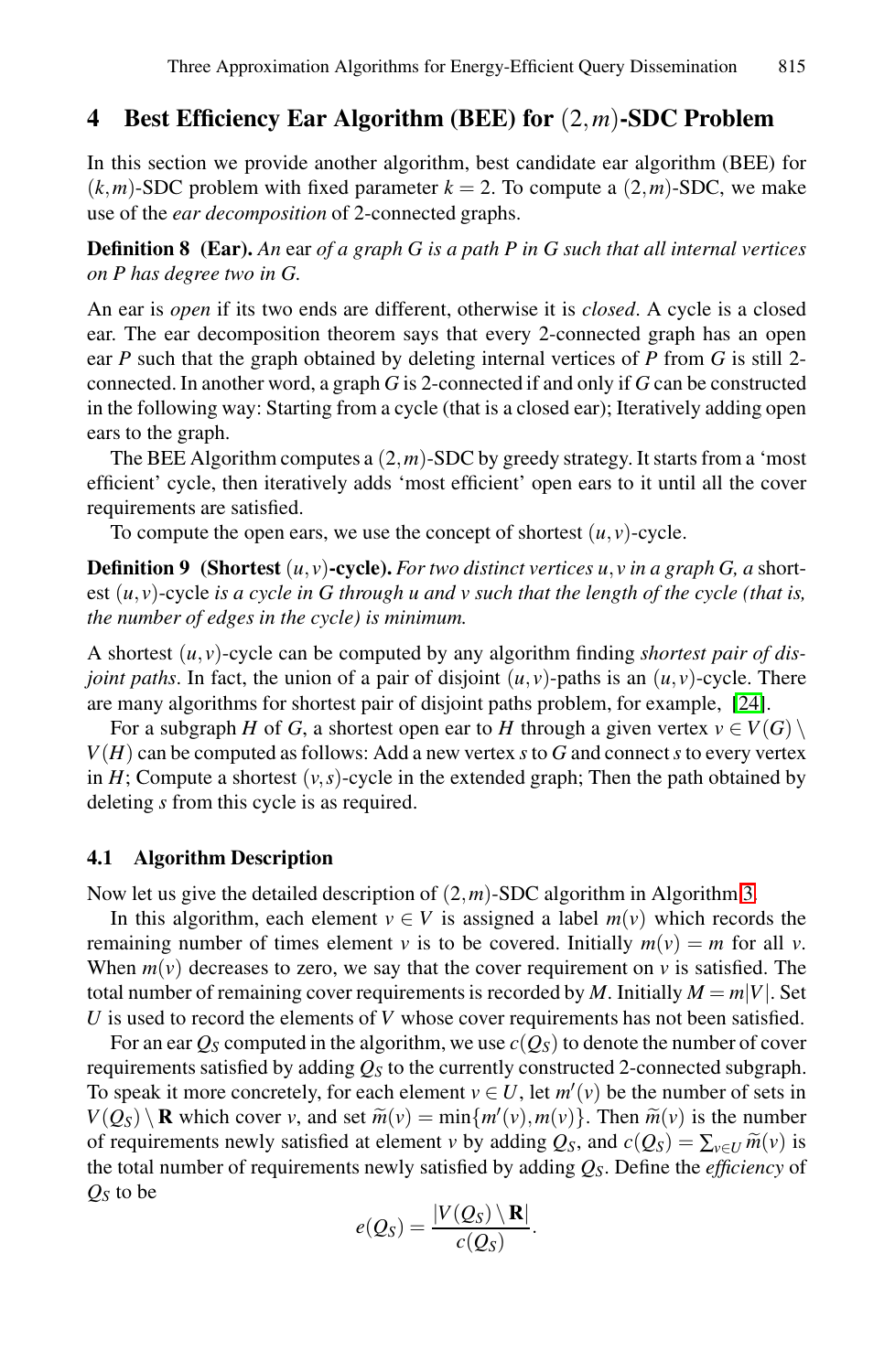### <span id="page-9-0"></span>**Algorithm 3. (BEE Algorithm)**

**Input:**  $(V, S, G)$ , where *G* is 2-connected and every element in *V* is covered by at least *m* sets in **S**.

**Output:** A (2,*m*)-connected set cover **R**.

- 1: Set  $M = m|V|$ ,  $U = V$ , and  $m(v) = m$  for each  $v \in V$ .
- 2: Choose  $S_1 \in \mathbf{S}$  such that  $|S_1|$  is maximum.  $\mathbf{R} = \{S_1\}$ . For each element  $v \in S_1$ , set  $m(v)$  $m(v) - 1$ .  $M = M - |S_1|$ . Remove all vertices *v* in *U* with  $m(v) = 0$ .
- 3: **if**  $M = 0$  **then**
- 4: Output **R**.
- 5: **else**
- 6: For each  $S \in \mathbf{S} \setminus \mathbf{R}$ , compute a shortest  $(S_1, S)$ -cycle  $Q_S$ .
- 7: Choose *S* such that  $e(Q_S)$  is minimum.
- 8: **for** each set  $R \in V(Q_S) \setminus \mathbf{R}$  do
- 9: **R** = **R** ∪ {*R*}.
- 10: For each element  $v \in R \cap U$ ,  $m(v) = m(v) 1$ ,  $M = M 1$ , and remove *v* from *U* if  $m(v) = 0$ .
- 11: **end for**
- 12: **end if**
- 13: **while**  $M > 0$  **do**
- 14: Construct a graph  $\widetilde{G}$  by adding a new vertex  $S_0$  and connect  $S_0$  to every vertex in **R**.<br>15: For each  $S \in \mathbf{S} \setminus \mathbf{R}$ , compute a shortest  $(S_0, S)$ -cvcle in  $\widetilde{G}$ . Let  $O_S$  be the open ear to
- For each  $S \in \mathbf{S} \setminus \mathbf{R}$ , compute a shortest  $(S_0, S)$ -cycle in *G*. Let  $Q_S$  be the open ear to  $G[\mathbf{R}]$ obtained by deleting  $S_0$  from this cycle.
- 16: Choose *S* such that  $e(Q_S)$  is minimum.
- 17: **for** each set  $R \in V(Q_S) \setminus \mathbf{R}$  do 18: **R** = **R** | {R}
- $\mathbf{R} = \mathbf{R} \cup \{R\}.$
- 19: For each element  $v \in R \cap U$  $v \in R \cap U$ ,  $m(v) = m(v) 1$ ,  $M = M 1$ , and remove *v* from *U* if  $m(v) = 0.$
- 20: **end for**
- 21: **end while**
- 22: Output **R**.

Line 6 to 11 is constructing the initial cycle and line 14-20 is iteratively adding open ears. By the ear decomposition theorem, the output of Algorithm 3 is indeed a  $(2,m)$ -SDC.

#### **4.2 Performance Analysis**

To analyze the performance ratio of the BEE Algorithm, we define the concept of pair diameter. Given three vertices *u*,*v*,*w* in a graph *G*, define the *pair distance between u and*  $\{v, w\}$ , denoted by *dist*( $u$ ; $v$ , $w$ ), to be the shortest length of a pair of disjoint  $(u, v)$ -path and  $(u, w)$ -path. In another word, it is the length of a shortest  $(v, w)$ path through vertex *u*. The *pair diameter* of a graph *G* is  $PD(G) = min\{dist(u; v, w) \mid$  $u, v, w$  are three distinct vertices in  $V(G)$ .

**Theorem 3.** *The performance ratio of BEE Algorithm is*  $PD(G)(1+H(\gamma-1))$ *, where*  $\gamma = \max\{|S| \mid S \in S\}.$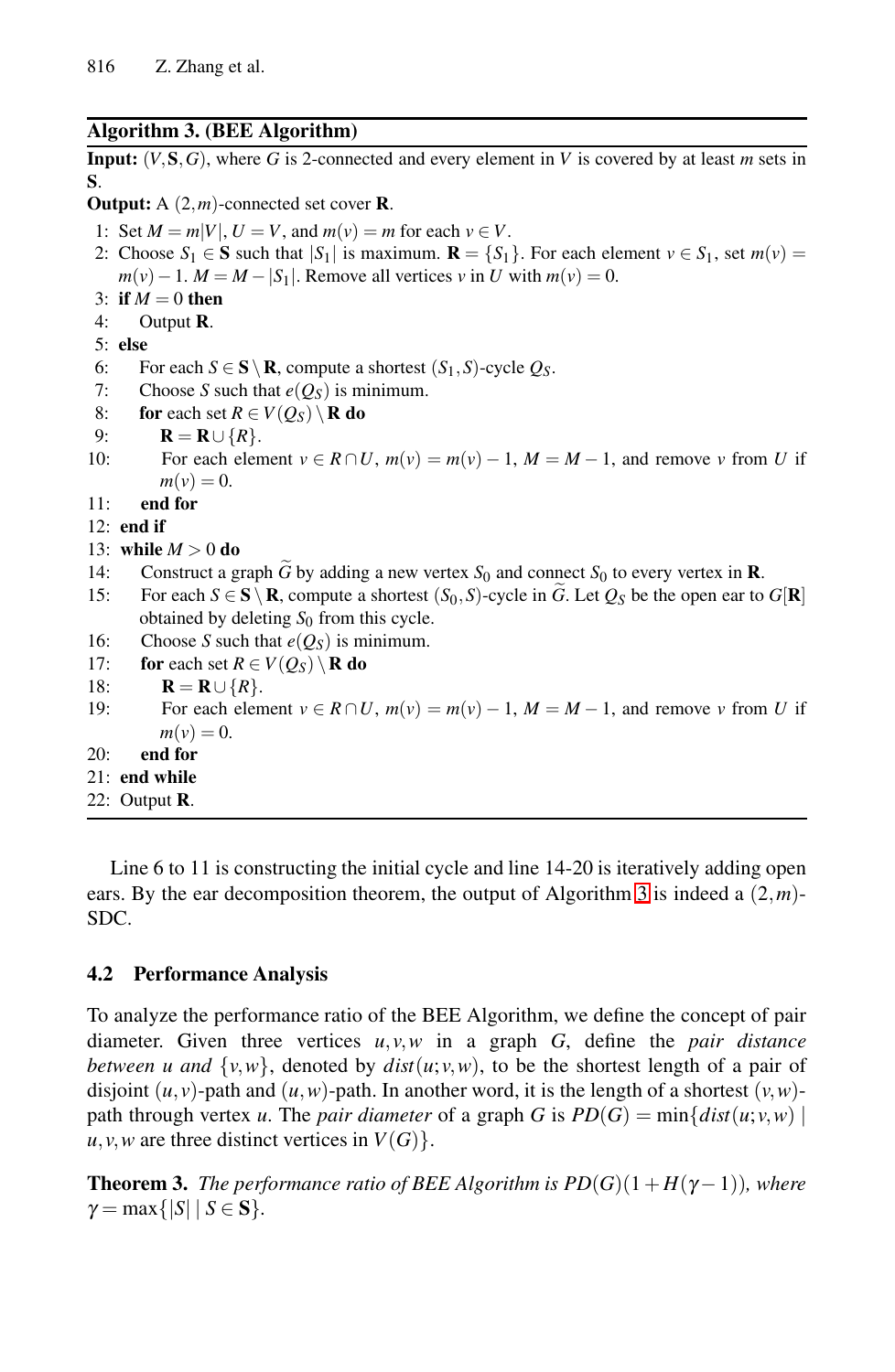*Proof.* The proof idea is similar to that of Theorem 2. The difference lies in dealing with the multiple covering of each element and estimating the length of added ear.

Suppose  $V = \{v_1, ..., v_n\}$  where  $n = |V|$ . Duplicate each element  $v_i$  by *m* times. Denote by  $V_i = \{v_i^{(1)}, ..., v_i^{(m)}\}$ , where  $v_i^{(1)}, ..., v_i^{(m)}$  are the duplicates of element  $v_i$ . Set  $V = \bigcup_{i=1}^{n} V_i.$ 

Use the notation  $S_i$ ,  $\mathbf{R}_k$  as in the proof of Theorem 2. Suppose Algorithm 3 runs  $K$ rounds. For  $i \geq 2$ , when  $S_i$  is chosen, sets in  $V(Q_{S_i}) \setminus \mathbf{R}$  are added into  $\mathbf{R}$  sequentially in line 8 to line 11. When it is the turn to deal with  $R \in V(Q_{S_i}) \setminus \mathbf{R}$ , a vertex  $v \in R \cap U$ has its copy  $v^{(m(v))}$  assigned a weight  $e(Q_{S_i})$  (recall that  $1 \le m(v) \le m$  is the remaining cover requirements on *v* just before *R* is added to **R**). We may regard *R* to cover  $v^{(m(v))}$ . When  $i = 1$ , each element  $v \in S_1$  has its copy  $v^{(m)}$  assigned a weight  $1/|S_1|$ . Then each element  $v^{(j)} \in V$  is assigned a weight exactly once.

Suppose  $\mathbf{R}^* = \{S_1^*,...,S_{opt}^*\}$  is an optimal solution to the  $(2,m)$ -SDC problem. Define a partition  $N_1, ..., N_{opt}$  of **V** as follows (write  $N_i = \bigcup_{k=1}^{i} N_k$  for simplicity): Set  $N_1 =$  $\{v^{(1)} | v \in S_1^*\}$ , and for  $i = 2,..., opt$ , set  $N_i = \{v^{(j)} | v \in S_i^*, v^{(m)} \notin \mathbb{N}_{i-1}, j$  is the first index such that  $v^{(1)},...,v^{(j-1)} \in \mathbb{N}_{i-1}$  and  $v^{(j)} \notin \mathbb{N}_{i-1}$ . Figure 2 illustrates the partition.

<span id="page-10-1"></span>

<span id="page-10-0"></span>**Fig. 2.** An illustration of the partition. Here we have that  $m = 2$ ,  $N_1 = \{v_1^{(1)}, v_2^{(1)}, v_3^{(1)}\}$ ,  $N_2 =$  ${v_1^{(2)}, v_2^{(2)}, v_4^{(1)}, v_5^{(1)}}$ ,  $N_3 = {v_3^{(2)}, v_4^{(2)}, v_5^{(2)}}$ .

The following proof is similar to that in Theorem 2. The only difference is using *PD*(*G*) to upper bound  $|V(Q_{S_k^*}) \setminus \mathbf{R}_i|$ . Note that for each  $k \in \{1,..., opt\}$ ,  $|N_k| \leq \gamma$  since each element *v* has at most one copy in  $N_k$ .

### **5 Performance Evaluation**

In this section, we present tow simulations to evaluate the performance of our approximation algorithms. Since the performance of BCP is better than two-step SDC, we will build one simulation for BCP algorithm, and another with (*k*,*m*)-SDC.

We ran our algorithms on a randomly generated sensor database system where a certain number of sensor nodes are placed randomly in an area of  $40 \times 40$  unit square. We assume that the query region is the entire sensor database region. Each sensor has a uniform sensing radius of 4 units, which means that it can only detect targets in a cycle of 4 units with itself as the center. We vary the size *n* of this sensor database from 1000 to 4000 (which provides substantial redundancy), and deploy these sensors randomly. For each fixed topology, we calculate the required subset from our algorithm. Also,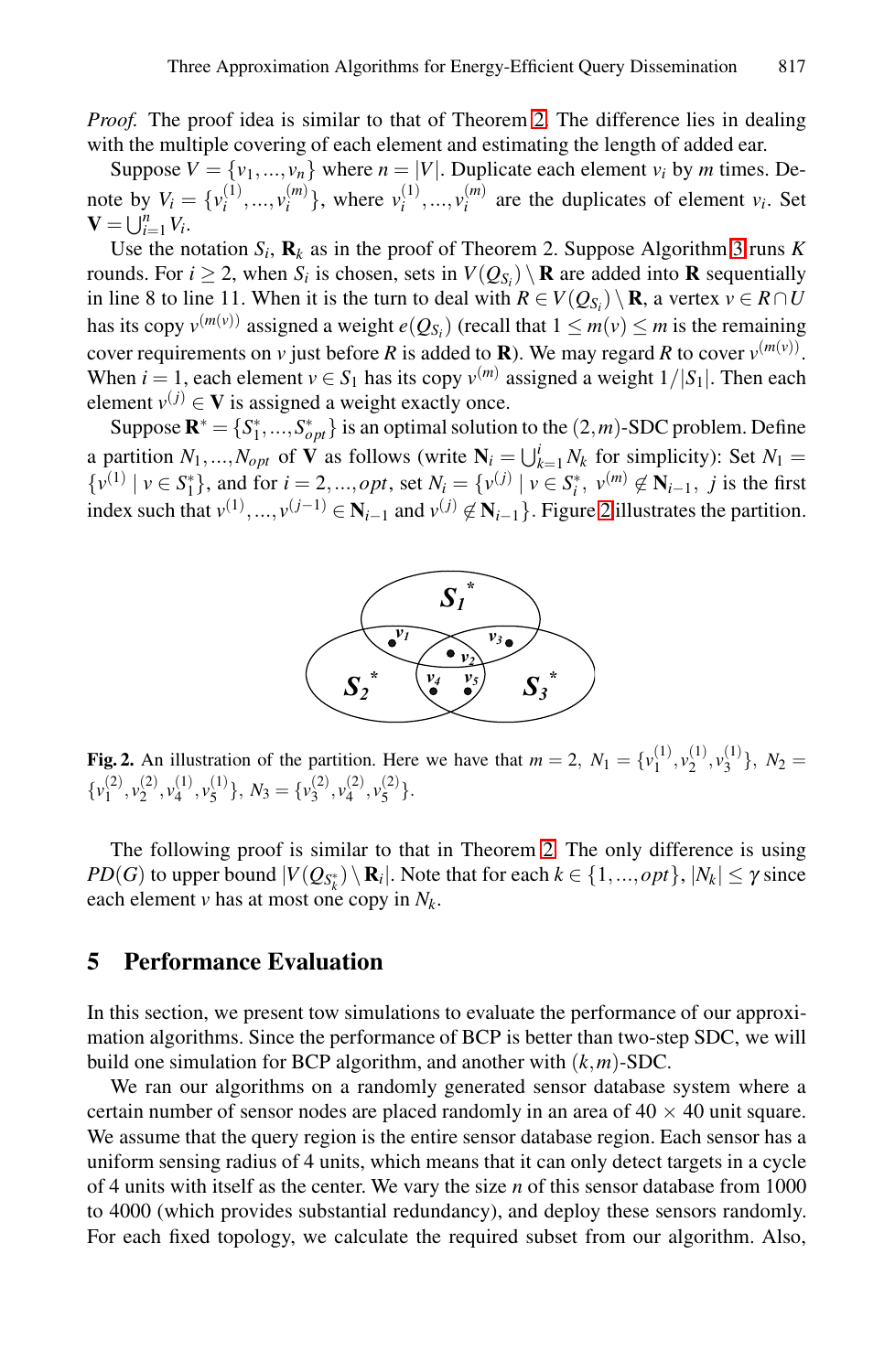we determine the sensing radius *R* of sensor nodes from 2 units to 12 units. In both scenarios, we compare our outputs with the results calculated from K Times 1-Greedy algorithm, which is mentioned in [17].

### **5.1 Result for BCP Algorithm**

We plot the size of the solution by different algorithms in Figure 3 for different values of sensor database sizes, and transmission radius. For each parameter, we run each scenario for 1000 times and take average value as our solution to avoid abnormal cases.

Figure 3 (a) shows the solution size delivered by two algorithms with different sensor database sizes. Note that the solution size is much smaller than the sensor database size  $(10^2 \text{ vs. } 10^3)$ , which means that selecting a subset of sensors to execute sensor queries for a sensor database do save many energy. Therefore, selecting a connected subset is an energy-efficient method for a sensor database system to improve its performance.

From this figure we can also observe that when the size of database increases, the solution size decreases. This is because when the target region fixed, if the density of sensors increases, it is easier to find a connected subset to cover the whole area. Moreover, the solution size doesn't decrease so much when the sensor database size becomes larger, which means the solution obtained from 1000 sensors is quite close to the OPT. It also means that the sensors database provides substantial redundancy if the size increases. We can see that for a fixed sensing radius, the solution size returned by BCP algorithm is almost the half of the solution returned by K times 1-greedy algorithm, which proves that our algorithm can perform better results.

Figure 3 (b) shows the solution size delivered by various algorithms for different sensing radius. Note that when the sensing radius change from 2 to 4, the solution size has a sharp decrease, but if the sensing radius increase continuously, the solution size stays stable. That means when the sensing radius is bigger than 4, the query region is covered more than once. This property can guarantee robustness and accuracy. Also note that the solution size is quit small and good enough to reach the optimum solution when the sensing radius becomes larger.



**Fig. 3.** Solution size of connected sensor cover delivered by various algorithms with different sensor database size and transmission radius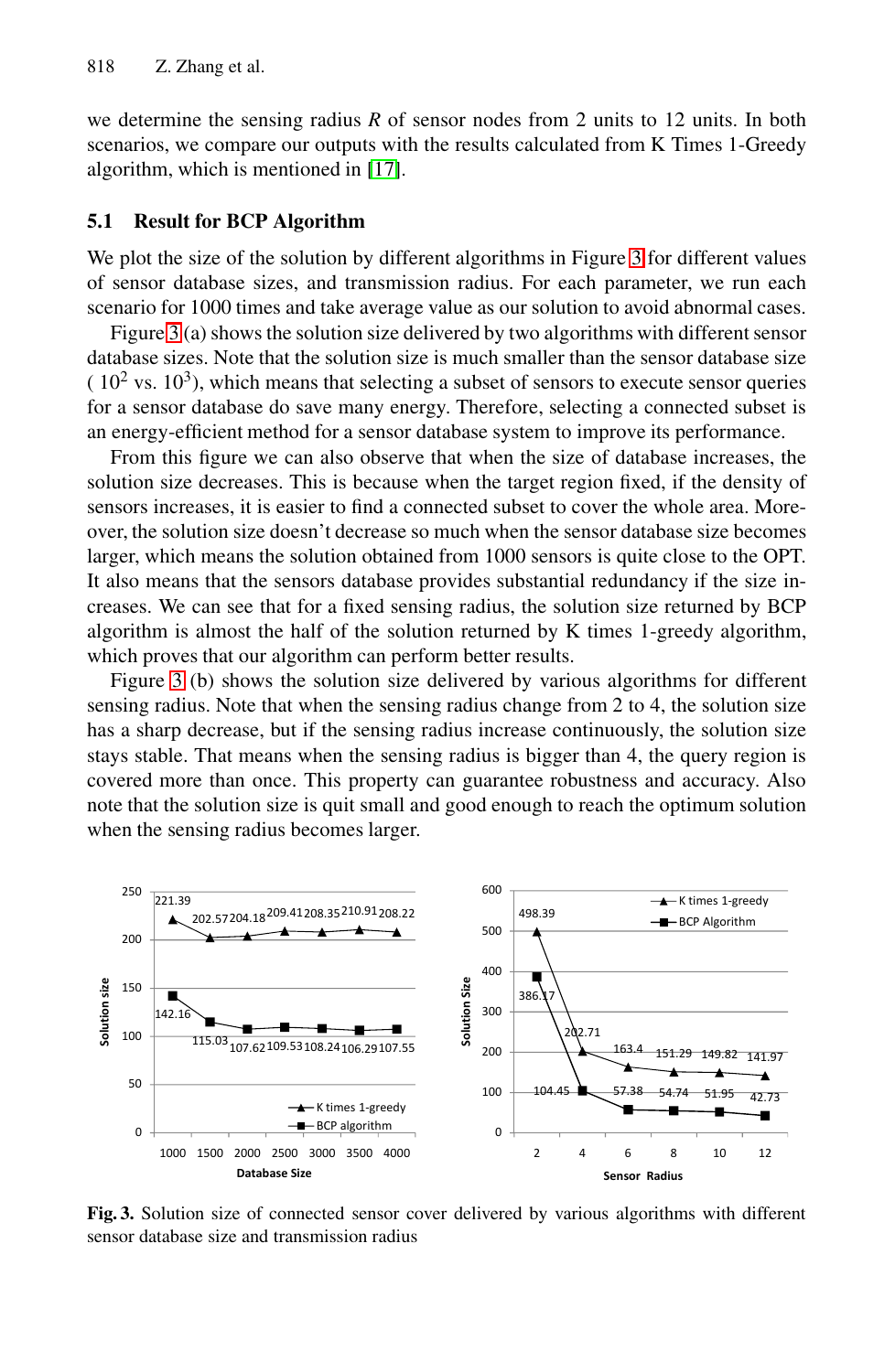### **5.2 Result for BEE Algorithm**

We plot the size of the solution from different algorithms in Figure 4 for different values of coverage degree. The coverage degree *m* denotes that each target should be covered by at least *m* sensors. Similarly as previous testing, under every parameter we run each algorithms for 1000 times, and choose the average value as our final result, so that we will avoid extreme cases (since the topology is randomly generated).



**Fig. 4.** Solution size of K-cover delivered by two algorithms with different K. Here the size of our sensor database 3000.

Figure 4 (a) shows the solution size delivered by two algorithms with different values of coverage degrees when the sensing radius is 4 units. Note that the results returned by each algorithm almost constitute a line in the 2-D plane. It means that to get larger coverage degree *m*, we need to select more sensors. Also we can see that the slope of BEE algorithm is much smaller than the slope of the K times 1-greedy algorithm, which proves the efficiency of BEE algorithm. This means the BEE algorithm uses less duplicated sensors than K times 1-greedy algorithm when the sensing radius increases.

Figure 4 (b) shows the solution size delivered by two algorithms with different values of coverage degree when the sensing radius is 8 units. We have similar conclusion as in Figure 4 (a). Note that the slope of BEE algorithm in (b)is smaller than in (a). From this, we can observe that the redundancy decreases when the sensing radius increases.

#### **5.3 Summary**

From the above two figures, we can see that the BCP algorithm and BEE algorithm did better that the K times 1-greedy algorithm for different size of the sensor database system, different sensing radius and different value of coverage degree. By apply these algorithms, we can have less redundant sensors in the system to guarantee an efficient, energy-saving and robust system. We can conclude that our algorithms are really efficient. Thus, our algorithms become a new approach to solve coverage problem in sensor database.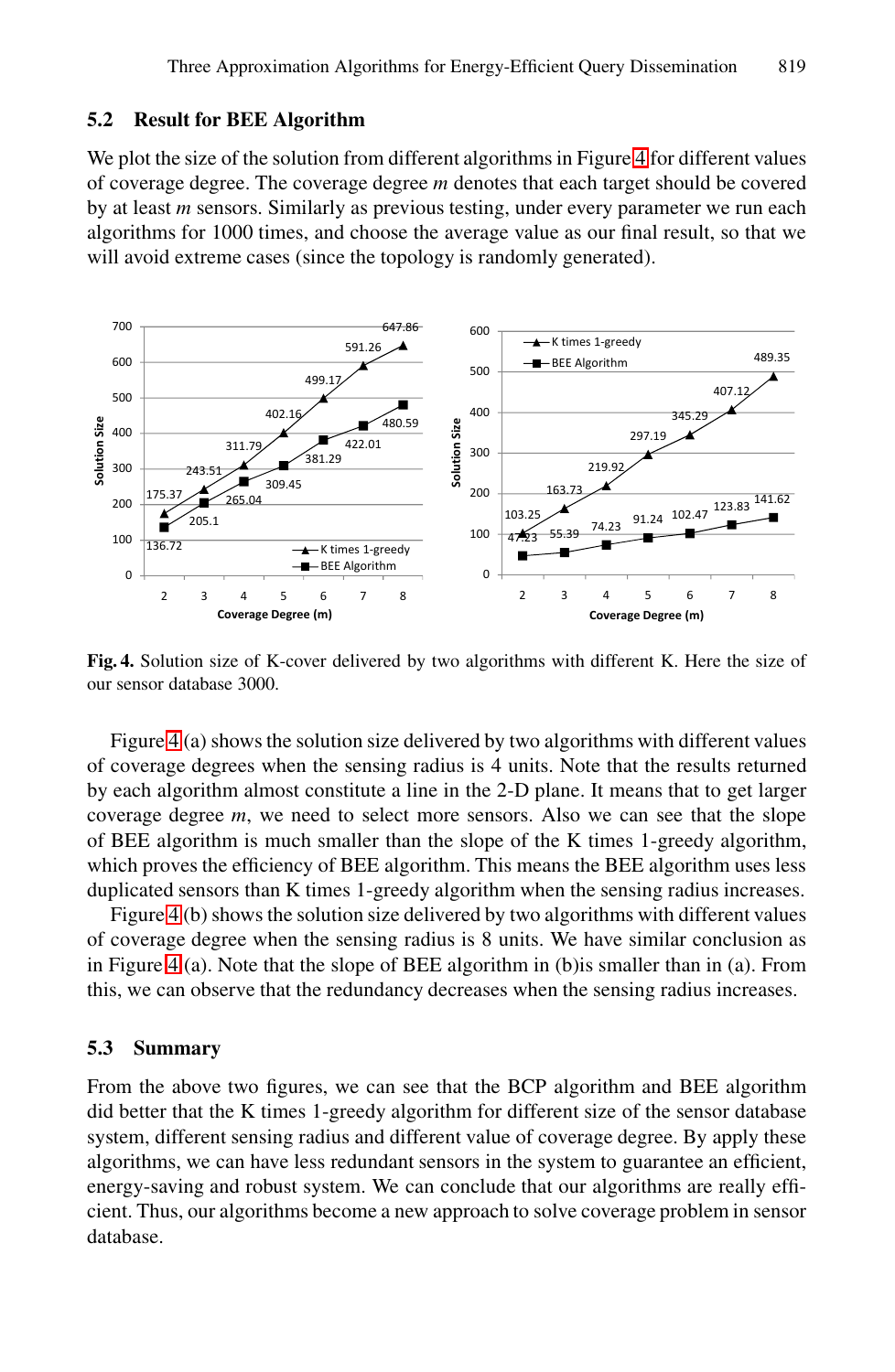### <span id="page-13-6"></span>**6 Conclusion**

In this paper, to deal with coverage problem in sensor database system, we introduce minimum connected set cover (SDC) problem and *k*-connected *m*-set cover problem  $((k,m)$ -SDC) for fault-tolerance. Moreover, we provide two approximation algorithms for SDC problem in general sensor database systems. Logarithm performance guarantee was obtained, incorporating a new parameter  $D<sub>c</sub>$  which measures the maximum distance between two sets covering a common element. We also give a logarithm approximation algorithm for Minimum  $(k,m)$ -SDC problem with fixed  $k = 2$ , using a new parameter  $PD(G)$  which in fact measures the maximum length of an ear. These are the first algorithms for SDC problems in general graphs with guaranteed performance ratio. These two algorithms can become a new approach to deal with coverage problem in sensor database.

To improve the performance ratio is one of our future directions. To study the Minimum  $(k,m)$ -SDC problem for  $k \geq 3$  is another direction. Weighted version of SDC problem is also an interesting topic. However, the methods used in this paper can not be generalized for that. A lot of deep insights and new ideas are needed.

### **References**

- 1. Wilschut, A.N., Apers, P.M.G.: Dataflow Query Execution in a Parallel Main-Memory Environment. Distributed and Parallel Databases 1(1), 103–128 (1993)
- <span id="page-13-0"></span>2. Bonnet, P., Gehrke, J., Seshadri, P.: Towards Sensor Database Systems. Mobile Data Management, 3–14 (2001)
- <span id="page-13-1"></span>3. Cheng, R., Prabhakar, S.: Managing Uncertainty in Sensor Database. ACM SIGMOD 32(4), 41–46 (2003)
- 4. Estrin, D., Govindan, R., Heidemann, J.: Embedding the Internet: Introduction. Communications of the ACM Journal 43(5), 38–41 (2000)
- <span id="page-13-3"></span>5. Gonen, M., Shavitt, Y.: A <sup>Θ</sup> (log *n*)-Approximation for the Set Cover Problem with Set Ownership. Information Processing Letters 109, 183–186 (2009)
- <span id="page-13-2"></span>6. Govindan, R., Hellerstein, J.M., Hong, W., Madden, S., Franklin, M., Shenker, S.: The Sensor Network as a Database, USC Computer Science Department Technical Report (September 2002)
- 7. Hellerstein, J.M., Avnur, R., Ranman, V.: Informix under CONTROL: Online Query Processing. Data Mining and knowledge Discovery 4(4) (October 2000)
- 8. Seshadri, P., Livny, M., Ramaakrishman, R.: SEQ: A Model for Sequence Databases. In: Proceedings of the 11th International Conference on Data Engineering (ICDE), pp. 232–239 (1995)
- <span id="page-13-5"></span>9. Abrams, Z., Goel, A., Plotkin, S.: Set *k*-Cover Algorithms for Energy Efficient Monitoring in Wireless Sensor Networks. In: Proceedings of the 3rd Conference on Information Processing in Sensor Networks, IPSN 2004 (2004)
- 10. Cardei, M., Wu, J.: Energy-Efficient Coverage Problems in Wireless Ad-Hoc Sensor Networks. Computer Communications 29(4), 413–420 (2006)
- <span id="page-13-4"></span>11. Cardei, M., Thai, M., Li, Y., Wu, W.: Energy-Efficient Target Coverage in Wireless Sensor Networks. In: Proceedings of 24th Annual Joint Conference of the IEEE Computer and Communication Societies (INFOCOM 2005), Miami, Florida USA, March 13-17, pp. 1976–1984 (2005)